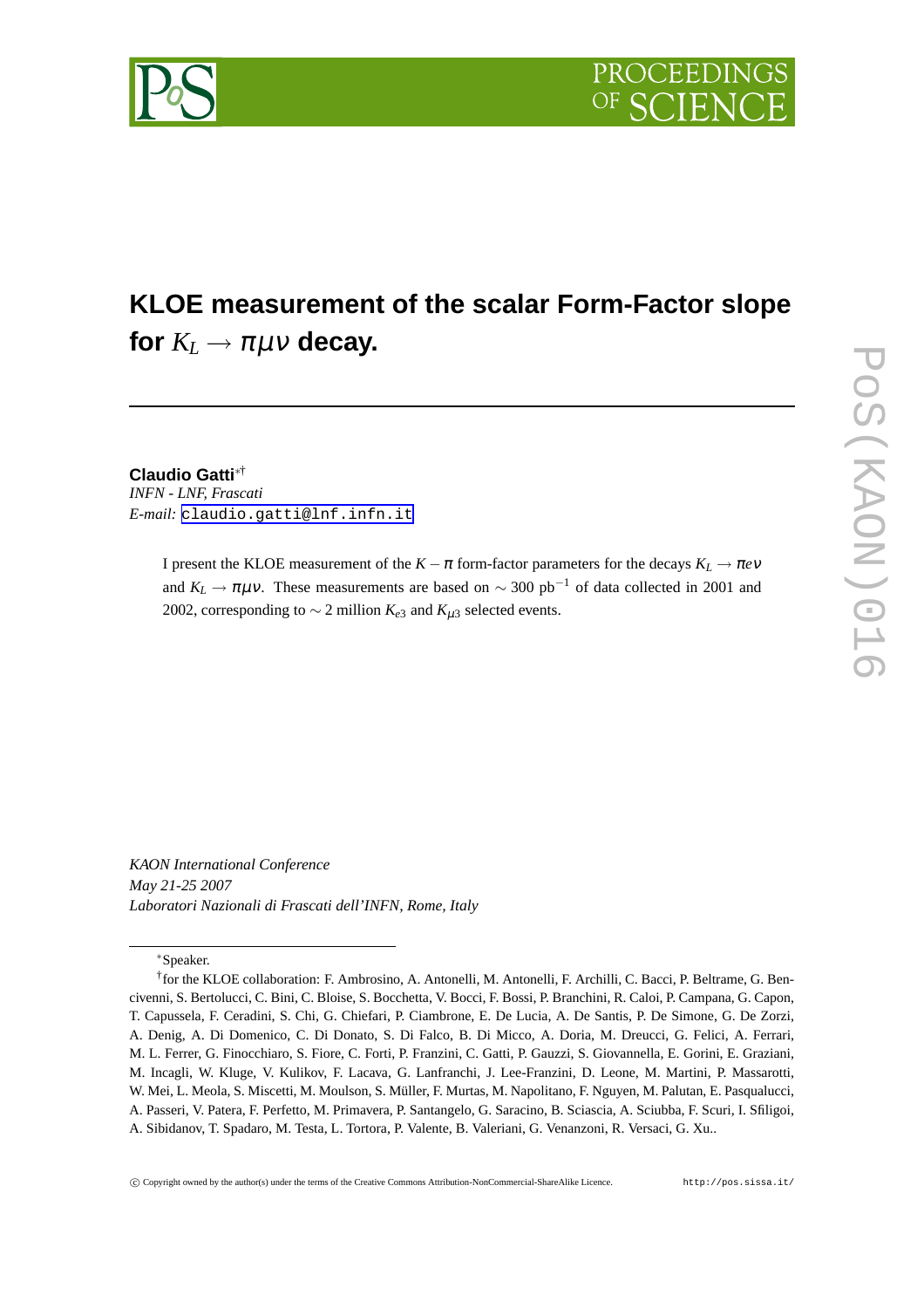#### **1. Introduction**



**Figure 1:** Amplitude for  $K \to \pi l v$ . The gray region indicates the  $K \to \pi W$  vertex structure.

Semileptonic kaon decays offer the cleanest way to obtain the value of the Cabibbo angle <sup>θ</sup>*c*. Following the notation of Fig. 1, the transition matrix element for  $K_{13}$  decays is given by:

$$
M = \frac{G}{\sqrt{2}} V_{us} \langle \pi(p) | j_{\mu} | K(P) \rangle \overline{l}(k) \gamma^{\mu} (1 - \gamma_5) v(k')
$$
 (1.1)

where  $V_{us} = \sin \theta_c$ . The main uncertainty on the determination of  $V_{us}$ , comes from our knowledge of the matrix element  $\langle \pi(p)| j_\mu|K(P) \rangle$ . Using Lorentz invariance we can expand it in the following way:

$$
\langle \pi(p)|j_{\mu}|K(P)\rangle = C_k[(P+p)_{\mu}f_+(t) + (P-p)_{\mu}f_-(t)] \tag{1.2}
$$

where  $t = (P - p)^2 = M_K^2 + m_{\pi}^2 - 2M_K E_{\pi}$ . Eq. 1.2 defines the form factors  $f_{\pm}(t)$ . In  $K_{e3}$  decays, the form factor *f*<sup>−</sup> is suppressed by a factor *me*/*M<sup>K</sup>* and can be neglected. A new form factor is usually introduced:

$$
f_0(t) = f_+(t) + \frac{t}{M_K^2 - m_\pi^2} f_-(t)
$$
\n(1.3)

 $f_0$  and  $f_+$  are related to the transitions amplitudes  $0^+$  and  $1^-$ , respectively, for the lepton pair in the final state. In the meson dominance approximation, the form factors can be expressed as (pole model):

$$
f_{+,0}(t) = f_+(0) \frac{1}{1 - t/M_{V,S}^2}
$$
\n(1.4)

A more general expression is obtained by using a power expansion:

$$
f_{+,0} = f_{+}(0)(1 + \lambda'_{+,0}\frac{t}{m_{\pi^{+}}^2} + \frac{1}{2}\lambda''_{+,0}\left(\frac{t}{m_{\pi^{+}}^2}\right)^2 + \cdots)
$$
 (1.5)

This expansion reduces to the pole model expansion when  $\lambda''_{+,0} = 2(\lambda'_{+,0})^2$ .

The correct choice of the parametrization for the form factors has a crucial importance for a precise determination of  $V_{us} \times f_{+}(0)$ . For instance, the integral over the phase space of the squared amplitude for *Ke*<sup>3</sup> decays, changes by ∼ 0.5% if we use the linear or quadratic expansion to measure the form-factor parameters from the same data sample. This leads to a systematic variation on  $V_{us} \times f_{+}(0)$  of ~ 0.25%, that is of the same order of the present fractional error.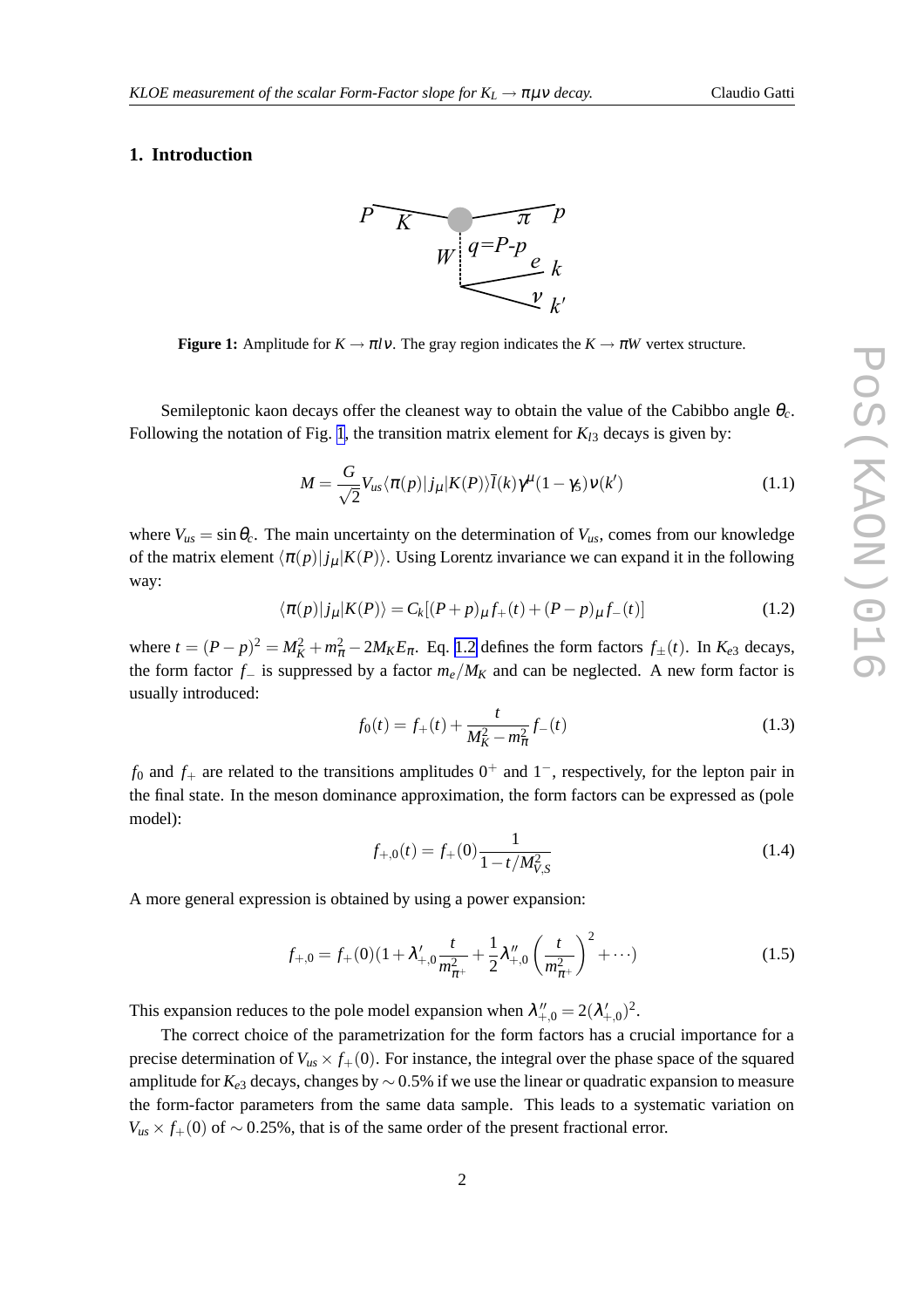#### **2. Measurement** of form-factor parameters in  $K_L \rightarrow \pi e \nu$  decays

At KLOE neutral kaons are produced in the decay  $\phi \rightarrow K_L K_S$ .  $K_L$  decays are tagged by the presence of a  $K_S \to \pi^+ \pi^-$  decay. The  $K_L$  momentum is obtained from the kinematics of the two body decays  $\phi \to K_S K_L$ , using the reconstructed  $K_S$  direction and the known value of the  $\phi$ momentum. The two tracks, not coming from the  $K_S$  decay, with minimum distance to the  $K_L$  line of flight are considered as belonging to the  $K_L$  decay products. Only events in a fiducial volume 35  $\lt$ *r*<sub>*T*</sub> < 150 cm and  $|z|$  < 120 cm are retained.  $K_L \to \pi^+ \pi^- \pi^0$  and  $K_L \to \pi^+ \pi^-$  decays are rejected by requiring  $E_{miss}^2-p_{miss}^2-m_{\pi^0}^2<-5000$  MeV $^2$  and  $\sqrt{E_{miss}^2+p_{miss}^2}>10$  MeV, respectively.  $E_{miss}$  and *p*<sub>miss</sub> are the missing energy and momentum. The main background is due to  $K_L \rightarrow \pi \mu \nu$  decays. A large fraction of it is rejected requiring  $\Delta_{\pi\mu} > 10$  MeV, where  $\Delta_{\pi\mu}$  is the lesser value of  $|E_{miss}$  $p_{miss}$  calculated in the two hypotheses,  $\pi\mu$  and  $\mu\pi$ . Further background rejection and the particle identification are obtained by means of time of flight (ToF). The tracks are extrapolated to the calorimeter surface and associated to clusters. For each track the difference between measured and expected time of flight  $\Delta t_{e,\pi} = t_{cl} - t_{e,\pi}$  is calculated. The expected time  $t_{e,\pi}$  is obtained assuming the particle to be an electron or a pion, respectively. The mass assignment is obtained by choosing the lesser of  $|\Delta t_{\pi^+} - \Delta t_{e^-}|$  and  $|\Delta t_{\pi^-} - \Delta t_{e^+}|$ . Then,  $K_{e3}$  events are selected by applying a 2 $\sigma$  cut ( $\sigma \simeq 0.5$  ns) in the plane ( $\Delta t_\pi, \Delta t_e$ ) (Fig. 2). The final background contamination is ~ 0.7% mainly



**Figure 2:** Monte Carlo distribution of  $\Delta t_e - \Delta t_\pi$  versus  $\Delta t_\pi - \Delta t_e$ . Signal (gray scale), background from  $K_L \rightarrow \pi e \nu$  with wrong  $\pi - e$  identification (black dot), background from  $K_L \rightarrow \pi \mu \nu$  (empty box).

due to  $K_L \to \pi \mu \nu$  decays. Using an integrated luminosity of  $\sim 300 \text{ pb}^{-1}$  of data collected in 2001 and 2002, 2 million  $K_{e3}$  decays are selected [[1](#page-5-0)]. The form-factor parameters are measured by fitting the distribution of the selected events in  $t/m_{\pi^+}^2$ . The fitting function is obtained by a convolution of the theoretical spectrum with the experimental efficiency and resolution effects. The radiative corrections are taken into account in the Monte Carlo simulation as described in [[2](#page-5-0)]. The fit results obtained using the linear and quadratic expansions for the form factor are shown in Fig. [3.](#page-3-0) Both linear and quadratic fits have good probability,  $P(\chi^2) = 89\%$  and  $P(\chi^2) = 92\%$ , respectively, with a small improvement in the second case. The fits are performed independently for the two charge modes, and for different data periods, in order to check systematic effects on the cluster efficiency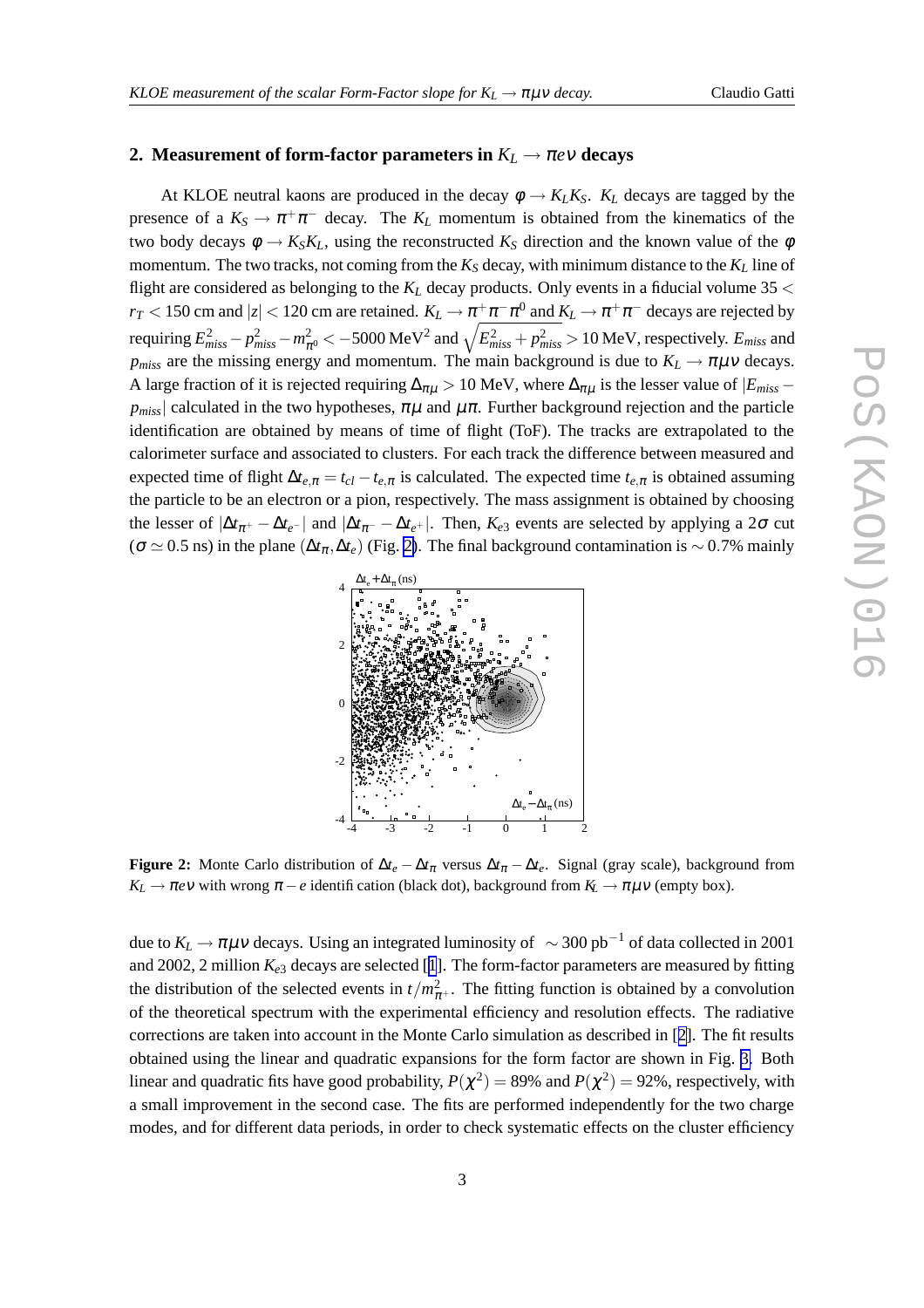<span id="page-3-0"></span>

**Figure 3:** *Ke*<sup>3</sup> fit results: data (dots) are superimposed on the fit function (histogram). The data/Fit ratio is also shown.

(different for low energy pions) and the stability over the data-taking time. Taking into account all systematic errors and combining the result for the two charge modes, KLOE finds for the quadratic fit:

$$
\lambda'_{+} = (25.5 \pm 1.5_{stat.} \pm 1.0_{syst.}) \times 10^{-3}
$$
  
\n
$$
\lambda''_{+} = (1.4 \pm 0.7_{stat.} \pm 0.4_{syst.}) \times 10^{-3}
$$
\n(2.1)

with a correlation of  $\sim$  −0.95. For the pole-model fit KLOE measures:

$$
M_V = (870 \pm 6) \text{ MeV}
$$
 (2.2)

with probability  $P(\chi^2) = 92.4\%$ .

### **3. Measurement** of form-factor parameters in  $K_L \to \pi \mu \nu$  decays

The tag and preselection of  $K_{\mu 3}$  events are similar to those for  $K_{e3}$  decays described in the previous section. Two tracks are selected and associated to calorimeter clusters.  $\pi\pi$  and  $\pi\pi\pi$ events are rejected using kinematical cuts. A cut is applied on the plane of the variables ( $\Delta_{\pi\mu}, \Delta_{\mu\pi}$ ), defined in the previous paragraph, to select  $K_{\mu 3}$  decays (left panel of Fig. [4\)](#page-4-0). The 4% residual contamination from  $K_{e3}$  decays is reduced to 2% by applying a loose cut on a neural network variable (NN), based on *E*/*p* and shower shape, and on a ToF-based variable (rtof) (right panel of Fig. [4\)](#page-4-0).

Since at low momenta the  $\pi - \mu$  separation with ToF is difficult, due to the small mass difference, the form-factor parameters are measured from a fit to the neutrino energy  $(E_v)$  spectrum. Infact, in this case there is no need to distinguish  $\pi$  from  $\mu$ . Although in this case the errors on the slope parameters are 2-3 times bigger and the correlations are higher, the error on  $\lambda_0$  is only 30% bigger if the fit is performed simultaneously to  $K_{e3}$  and  $K_{\mu 3}$ . From 1.8 million selected events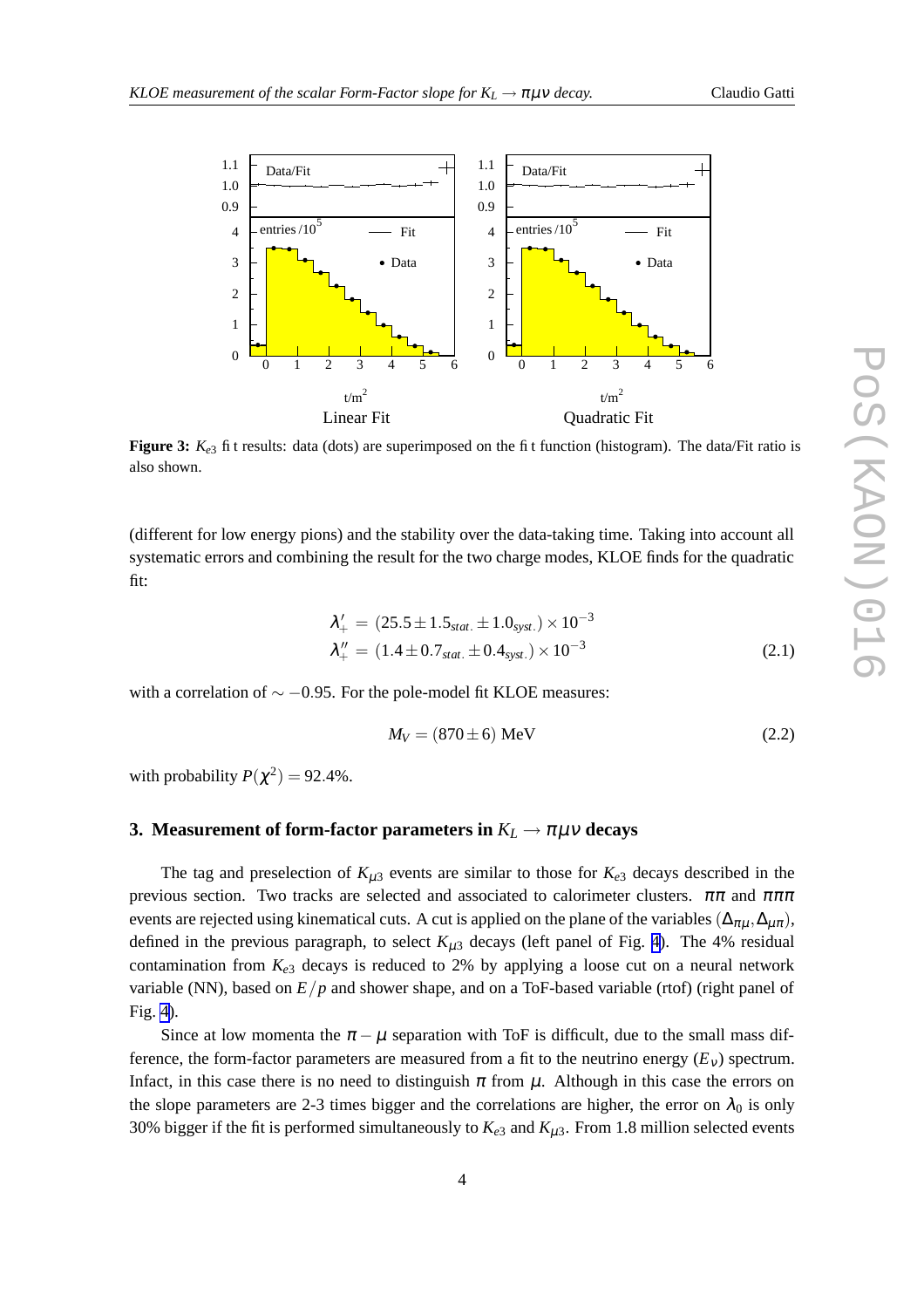

<span id="page-4-0"></span>

**Figure 4:** Selection cuts for  $K_{\mu 3}$  events. Left: Elliptic cuts on the plane  $(\Delta_{\pi\mu}, \Delta_{\mu\pi})$  are superimposed to the Monte Carlo distribution of signal events. Right: The neural network variable (NN) used to identify electrons is shown as a function of a ToF variable (rtof) for signal and background events. *Ke*<sup>3</sup> events have NN ∼ 1 and rtof ∼ 0. Selected events are below the shown cut.

KLOE finds as preliminary result:

$$
\lambda_0 = (15.6 \pm 1.8_{stat.} \pm 1.9_{syst.}) \times 10^{-3}
$$
 (3.1)

The fit is shown in Fig. 5, where  $\chi^2/\text{ndf} = 21/31$ . The correlations of  $\lambda_0$  with  $\lambda'_+$  and  $\lambda''_+$  are -0.95



**Figure 5:**  $K_{\mu 3}$  fit (gray) to the  $E_v$  distribution of the selected events (black dot). The upper plot shows the fit residuals.

and 0.31, respectively.

Further improvements on  $\lambda_0$  are expected. KLOE still has to analyze 2 fb<sup>-1</sup> of data. With these data the relative error on  $\lambda_0$  can be reduced to 5-10%.